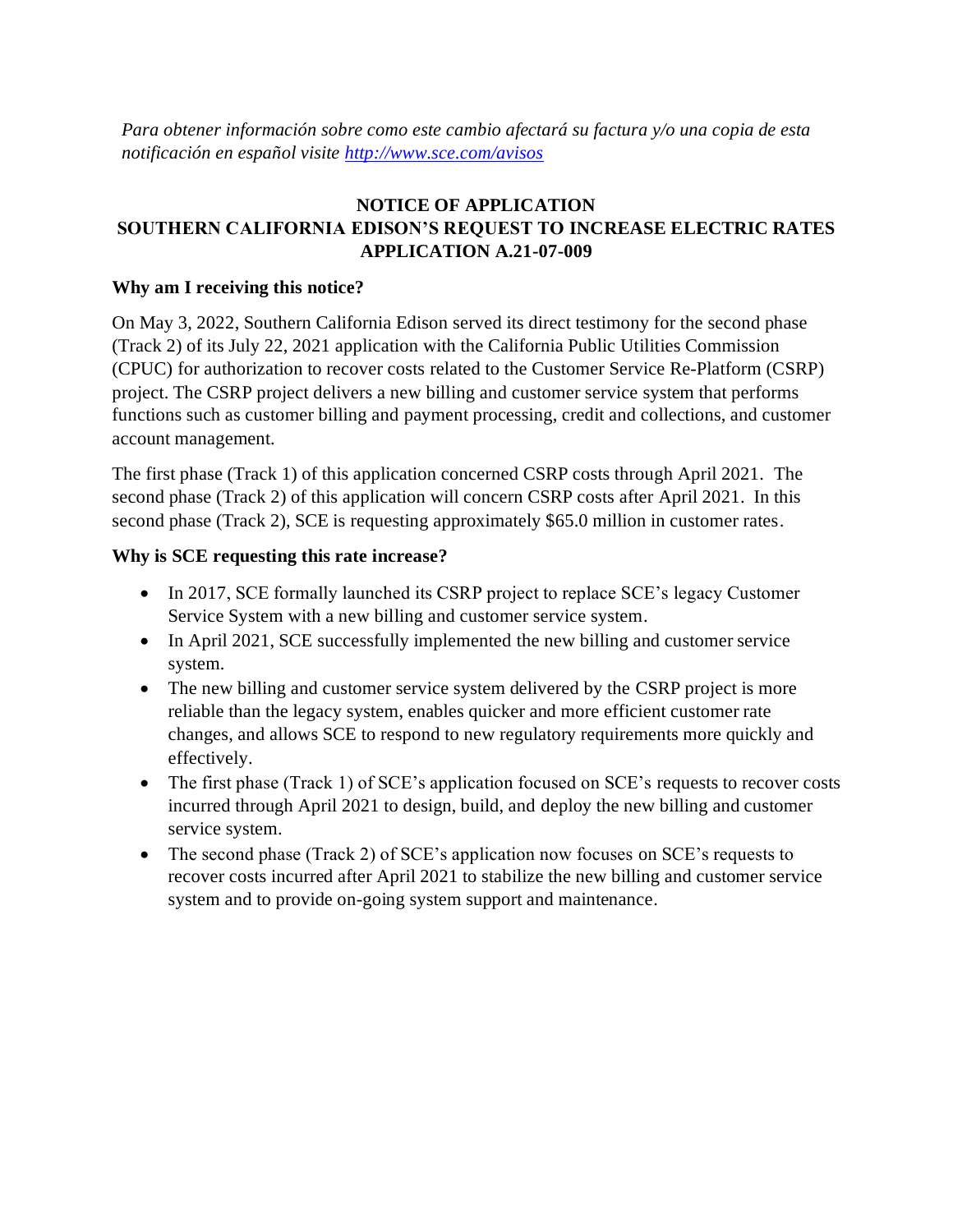#### **How could this affect my monthly electric rates?**

In **2023**, if SCE's rate request is approved by the CPUC, the average residential monthly bill using 500 kWh per month would increase by approximately **\$0.48 or 0.3% per month for Non-CARE customers** and by approximately **\$0.32 or 0.3% for CARE customers**.

| Bundled Average Rates (¢/kWh)      |                      |                          |                       |            |
|------------------------------------|----------------------|--------------------------|-----------------------|------------|
| <b>Customer Group</b>              | <b>Current Rates</b> | <b>Proposed Increase</b> | <b>Proposed Rates</b> | % Increase |
| Residential                        | 25.66                | 0.09                     | 25.75                 | 0.3%       |
| Lighting - Small and Medium Power  | 25.96                | 0.07                     | 26.03                 | 0.3%       |
| Large Power                        | 17.87                | 0.04                     | 17.91                 | 0.2%       |
| Agricultural and Pumping           | 21.26                | 0.06                     | 21.32                 | 0.3%       |
| Street and Area Lighting           | 27.22                | 0.05                     | 27.26                 | 0.2%       |
| Standby                            | 14.43                | 0.02                     | 14.45                 | 0.1%       |
| Total                              | 23.36                | 0.07                     | 23.43                 | 0.3%       |
|                                    |                      |                          |                       |            |
| Residential Bill Impact (\$/Month) |                      |                          |                       |            |
| <b>Description</b>                 | <b>Current</b>       | <b>Proposed Increase</b> | Proposed              | % Increase |
| Non-CARE Residential Bill          | 150.15 \$            | 0.48 <sup>5</sup>        | 150.63                | 0.3%       |
| <b>CARE</b> Residential Bill       | $101.60$ \$          | 0.32                     | 101.93                | 0.3%       |

#### *Customer Rate and Bill Impacts*

|  | ė |
|--|---|
|--|---|

\* CSRP rate impacts were calculated using the following assumptions: (1) April 15, 2022 effective rates; (2) April 15, 2022 sales forecast; and (3) Baseline region 9 allocation. The implementation dates of these impacts are uncertain.

In **2024**, if SCE's rate request is approved by the CPUC, the average residential monthly bill using 500 kWh per month would increase by approximately **\$0.14 or 0.1% per month for Non-CARE customers** and by approximately **\$0.10 or 0.1% for CARE customers**.

#### *Customer Rate and Bill Impacts 2024\**

| Bundled Average Rates $(\phi/kWh)$ |                      |                          |                       |            |
|------------------------------------|----------------------|--------------------------|-----------------------|------------|
| <b>Customer Group</b>              | <b>Current Rates</b> | <b>Proposed Increase</b> | <b>Proposed Rates</b> | % Increase |
| Residential                        | 25.66                | 0.03                     | 25.69                 | 0.1%       |
| Lighting - Small and Medium Power  | 25.96                | 0.02                     | 25.98                 | 0.1%       |
| Large Power                        | 17.87                | 0.01                     | 17.88                 | 0.1%       |
| Agricultural and Pumping           | 21.26                | 0.02                     | 21.28                 | 0.1%       |
| Street and Area Lighting           | 27.22                | 0.01                     | 27.23                 | $0.0\%$    |
| Standby                            | 14.43                | 0.01                     | 14.43                 | $0.0\%$    |
| Total                              | 23.36                | 0.02                     | 23.38                 | 0.1%       |
|                                    |                      |                          |                       |            |
| Residential Bill Impact (\$/Month) |                      |                          |                       |            |
| <b>Description</b>                 | <b>Current</b>       | <b>Proposed Increase</b> | Proposed              | % Increase |
| Non-CARE Residential Bill          | $150.15$ \$          | 0.14S                    | 150.30                | 0.1%       |
| <b>CARE</b> Residential Bill       | $101.60$ \$          | 0.10                     | 101.70                | 0.1%       |

\* CSRP rate impacts were calculated using the following assumptions: (1) April 15, 2022 effective rates; (2) April 15, 2022 sales forecast; and (3) Baseline region 9 allocation. The implementation dates of these impacts are uncertain.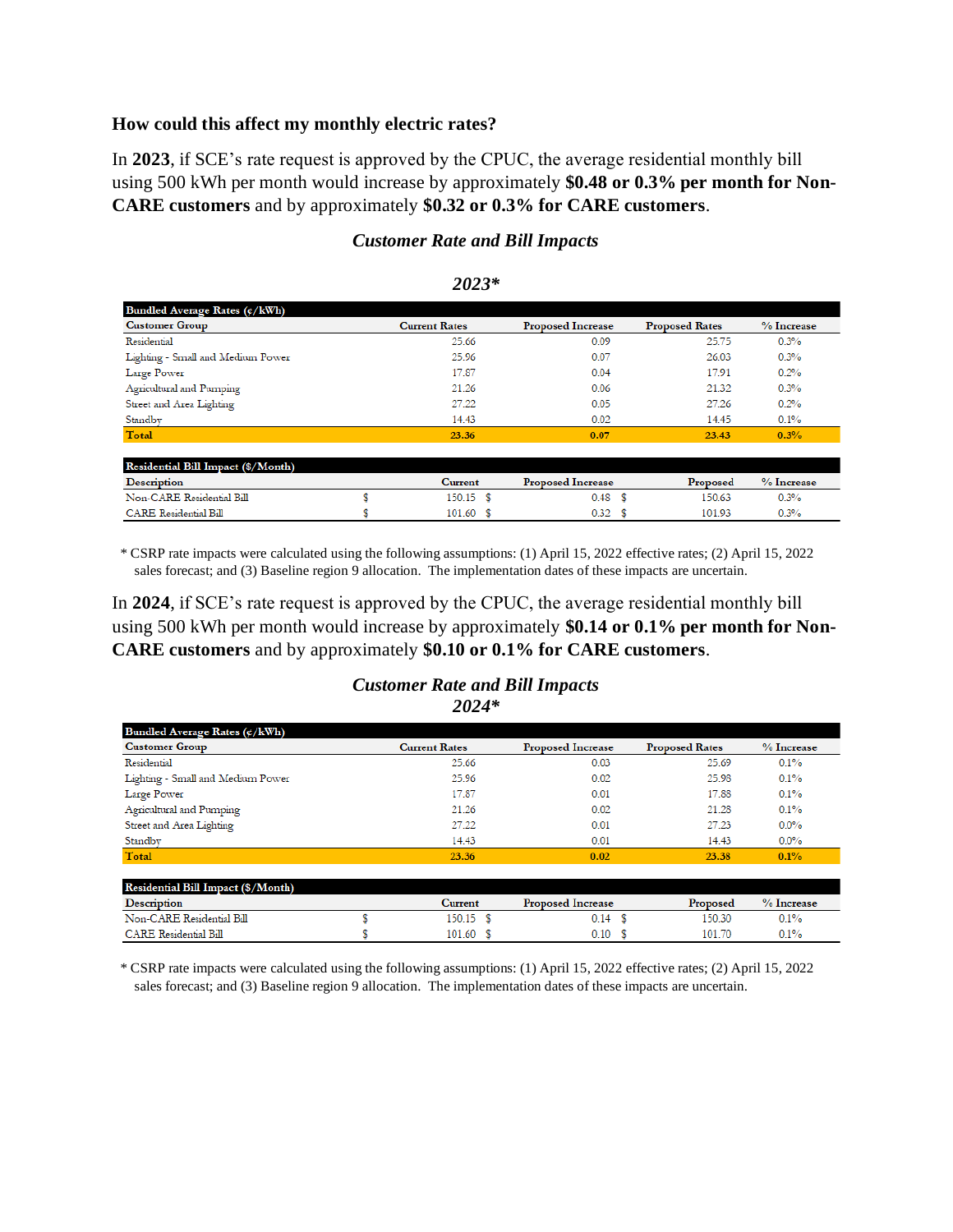### **How does the rest of this process work?**

This application was previously assigned to a CPUC Administrative Law Judge who will consider proposals and evidence presented during the formal hearing process. The Administrative Law Judge will issue a proposed decision that may adopt the Track 2 requests associated with SCE's application, modify them, or deny them. Any CPUC Commissioner may sponsor an alternate decision with a different outcome. The proposed decision, and any alternate decisions, will be discussed and voted upon by the CPUC Commissioners at a public CPUC Voting Meeting.

Parties to the proceeding are currently reviewing the Track 2 testimony associated with SCE's application, including the Public Advocates Office. The Public Advocates Office is an independent consumer advocate within the CPUC that represents customers to obtain the lowest possible rate for service consistent with reliable and safe service levels. For more information about the Public Advocates Office, please call **1-415-703-1584**, email [PublicAdvocatesOffice@cpuc.ca.gov,](mailto:PublicAdvocatesOffice@cpuc.ca.gov) or visit **PublicAdvocates.cpuc.ca.gov**.

## **Where can I get more information?**

## **Contact SCE**:

Via Phone: 626-302-0449

By E-mail: [Case.Admin@sce.com](mailto:Case.Admin@sce.com)

Mail: Case Administration Southern California Edison Company 8631 Rush Street Rosemead, CA 91770

A copy of the Application and any related documents may also be reviewed at **[www.sce.com/applications](http://www.sce.com/applications)**

### **Contact CPUC:**

Please visit **apps.cpuc.ca.gov/c/A2107009** to submit a comment about this proceeding on the CPUC Docket Card. Here you can also view documents and other public comments related to this proceeding.

Your participation by providing your thoughts on SCE's request can help the CPUC make an informed decision.

If you have questions about CPUC processes, you may contact the CPUC's Public Advisor's Office at:

Phone: 1-866-849-8390 (toll-free)

Email: [Public.Advisor@cpuc.ca.gov](mailto:Public.Advisor@cpuc.ca.gov)